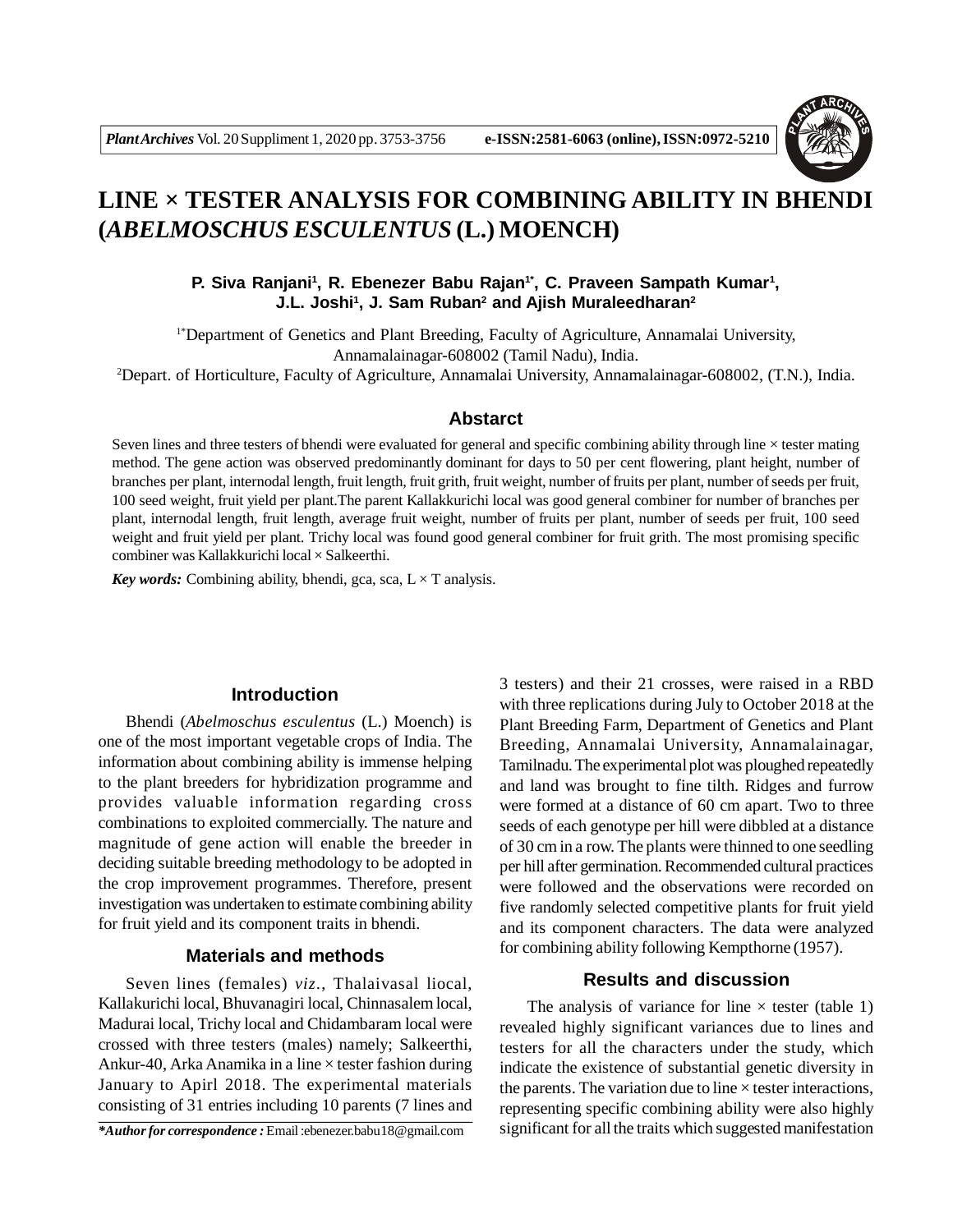|                                                          |                          |                        |                 |                              |                      | <b>MSS</b>                             |                       |                 |                     |                    |                    |                |
|----------------------------------------------------------|--------------------------|------------------------|-----------------|------------------------------|----------------------|----------------------------------------|-----------------------|-----------------|---------------------|--------------------|--------------------|----------------|
| <b>Source of</b><br>variation                            | Treatments<br>ᄒ          | Days to 50<br>per cent | height<br>Plant | <b>Number of</b><br>branches | Internodal<br>length | Length<br>Ē                            | <b>grith</b><br>Fruit | weight<br>Fruit | Number of<br>fruits | Number of<br>seeds | 100 seed<br>Weight | Fruit<br>yield |
|                                                          |                          | flowering              |                 | per plant                    |                      |                                        |                       |                 | per plant           | perplant           |                    |                |
| Replication                                              | $\mathcal{C}$            | 7.1890                 | 4.0599          | 0.0009                       | 0.0229               | 0.0392                                 | 0.0060                | 0.0476          | 0.0207              | 0.7080             | 0.0092             | 35.9461        |
| Hybrid                                                   | $\mathcal{S}$            | 60.6652**              | 371.3323**      | 1.2492**                     | 1.7330**             | 9.8105**                               | 1.2094**              | 5.4323**        | 7.6038**            | 239.3556**         | 1.4958**           | 6239.0647**    |
| Line                                                     | 6                        | 139.107**              | 271.2355**      | 2.5581**                     | 2.2254 **            | 10.6306**                              | 2.9842**              | 7.5810**        | 7.3371**            | 345.7635**         | $2.0138**$         | 7611.8442**    |
| Tester                                                   | $\overline{\mathcal{C}}$ | 80.5567**              | 2641.863**      | 1.8313**                     | 6.1246**             | 25.9644**                              | 0.9649**              | 6.4323**        | 43.580**            | 755.3129**         | $7.2336**$         | 19393.469**    |
| $L \times T$                                             | $\overline{2}$           | 18.1287**              | 42.9589**       | 0.4977**                     | 0.7549**             | 6.7081**                               | 0.3628**              | 4.1910**        | 1.7411**            | 100.1587**         | $0.2804**$         | 3360.2741**    |
| Error                                                    | $\circledast$            | 0.9543                 | 5.7618          | 0.0107                       | 0.0125               | 0.2746                                 | 0.0180                | 0.1937          | 0.1887              | 2.2025             | 55.9645            | 62.5807        |
| ** Significant $@1%$ level                               |                          |                        |                 |                              |                      |                                        |                       |                 |                     |                    |                    |                |
| Table 2: General combining ability (gca) effects of line |                          |                        |                 |                              |                      | x tester hybrids for eleven characters |                       |                 |                     |                    |                    |                |

| Characters         | Days to     | Plant      | <b>Number of</b> | Internodal | Fragth<br>length | Ĩŧ,       | Frai <del>s</del><br>weight | Numb-er of | Number of |            | Frag<br>Vield |
|--------------------|-------------|------------|------------------|------------|------------------|-----------|-----------------------------|------------|-----------|------------|---------------|
|                    | 50 per cent | height     | branches         | length     |                  |           |                             | fruits     | seeds     | seed       |               |
| <b>Treatments</b>  | folowering  |            | perplant         |            |                  |           |                             | per plant  | per fruit | weight     | per plant     |
| Thalaivasal local  | 5.21 **     | $3.90**$   | $-0.20**$        | $-0.25**$  | $-0.69**$        | $-0.43**$ | $-0.91**$                   | $-1.01**$  | $-8.43**$ | $-0.26**$  | $-33.81**$    |
| Kallakurichi local | $-4.93**$   | $-7.07**$  | $0.83**$         | $0.76***$  | $1.42**$         | $0.53**$  | 1.71**                      | $1.20**$   | $8.60***$ | $0.73**$   | $33.38**$     |
| Bhuvanagiri local  | $4.56**$    | $8.25***$  | $-0.61**$        | $-0.63**$  | $-0.66***$       | $-0.74**$ | $-0.30*$                    | $-0.97**$  | $-6.35**$ | $-0.48**$  | $-28.35***$   |
| Chinnasalem local  | $-2.10**$   | $-1.17$    | $0.18**$         | $-0.26***$ | $0.76**$         | $0.18**$  | $-0.98***$                  | $0.44**$   | $3.70***$ | $0.25**$   | 15.04**       |
| Madurai local      | $0.70*$     | $2.11*$    | $-0.24**$        | $-0.03$    | $-1.34**$        | $-0.35**$ | $0.34*$                     | 0.01       | 0.08      | $-0.32***$ | $16.47***$    |
| Trichy local       | $-3.92**$   | $-6.45**$  | $0.53**$         | $0.59**$   | $1.17**$         | $0.89**$  | $-0.16$                     | $0.96***$  | 4.98**    | $0.46***$  | 26.13**       |
| Chidambaram local  | 646         | 0.43       | $-0.49**$        | $-0.18**$  | $-0.65**$        | $-0.08$   | $0.31*$                     | $-0.62**$  | $-2.58**$ | $-0.37**$  | $-28.86***$   |
| Salkeerthi         | $1.92**$    | $-12.72**$ | $0.34***$        | $0.62**$   | $0.42**$         | $0.25**$  | $0.59***$                   | $1.25**$   | $6.23**$  | $0.62**$   | 25.76**       |
| Ankur-40           | 0.07        | $4.24**$   | $-0.22**$        | $-0.39**$  | $-1.26**$        | $-0.10**$ | $-0.50**$                   | $-1.58**$  | $-5.74**$ | $-0.54**$  | $-33.51**$    |
| ArkaAnamika        | $-1.99$     | $8.47**$   | $-0.12**$        | $-0.23**$  | $0.84***$        | $-0.15**$ | 0.90                        | $0.33***$  | -0.49     | $-0.08*$   | 7.75          |
|                    |             |            |                  |            |                  |           |                             |            |           |            |               |

# 3754 P. Siva Ranjani *et al.*

\*Significant @ 5% level \*\* Significant @ 1% level \*Significant @ 5% level \*\* Significant @ 1% level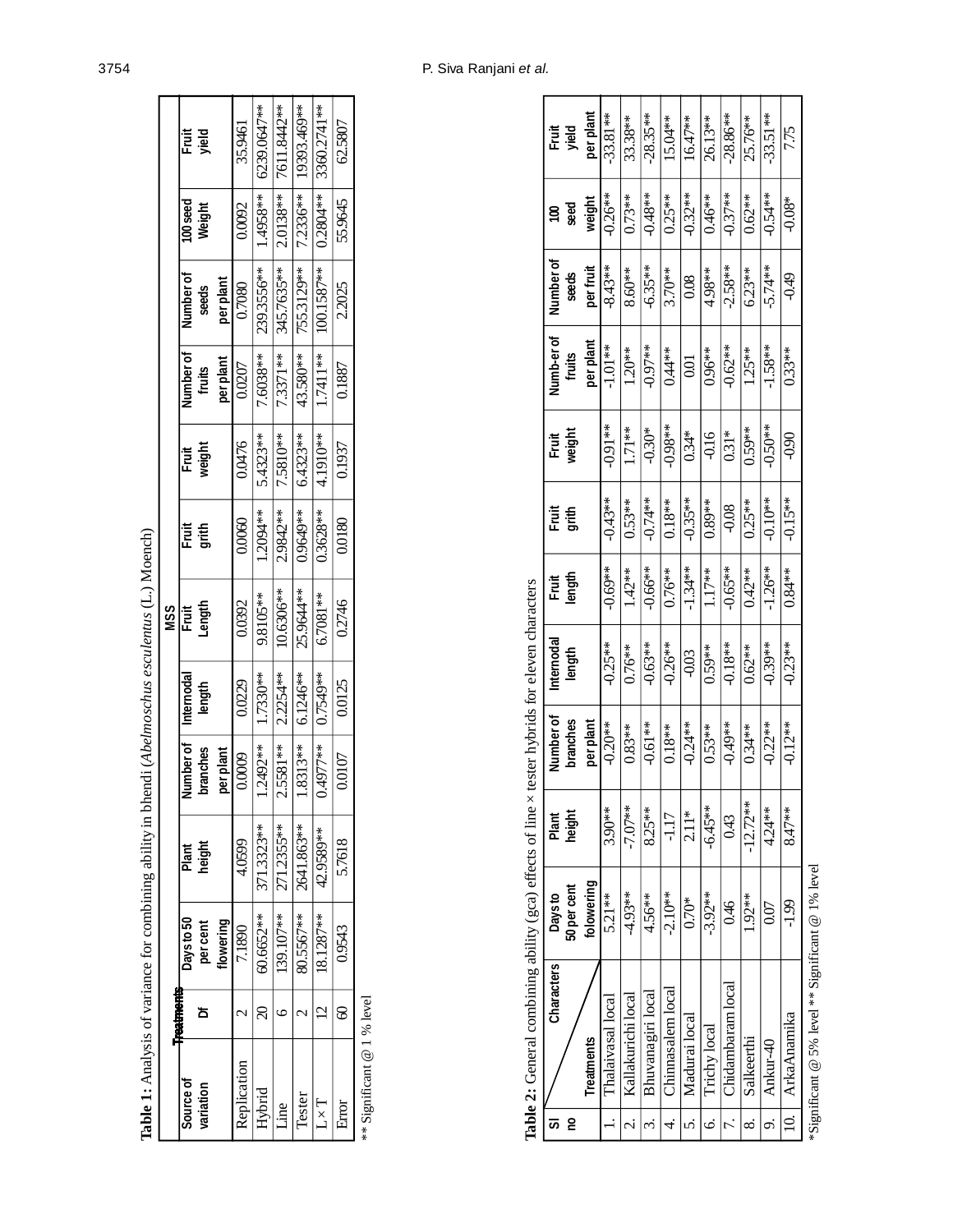|                          | Table 3: Specific combining ability (sca) effects of line $\times$ tester hybrids for eleven characters |             |           |           |            |                 |           |                   |                  |           |           |             |
|--------------------------|---------------------------------------------------------------------------------------------------------|-------------|-----------|-----------|------------|-----------------|-----------|-------------------|------------------|-----------|-----------|-------------|
| 5                        | Characters                                                                                              | Days to     | Plant     | Number of | Internodal |                 | Fruit     | Fruit             | Number           | Number    | ខ្ព       | Fruit       |
| g                        |                                                                                                         | 50 per cent | height    | branches  | length     | Fruit<br>length | grith     | weight            | of fruits        | of seeds  | seed      | yield       |
|                          | <b>Treatments</b>                                                                                       | folowering  |           | per plant |            |                 |           |                   | per plant        | per fruit | weight    | per plant   |
|                          | Thalaivasal local × Salkeerthi                                                                          | 1.19        | 4.70**    | $-0.57**$ | $-0.27**$  | 0.59            | $-0.21*$  | $-1.28**$         | $-0.24$          | $-5.96**$ | $-0.21*$  | -9.93*      |
| $\overline{\mathcal{N}}$ | Thalaivasal local × Ankur40                                                                             | $-3.36***$  | $5.21**$  | $-0.22**$ | $0.30**$   | 0.06            | 0.02      | $-0.88***$        | 0.38             | $3.14**$  | $0.53**$  | 14.26*      |
| $\ddot{\mathrm{c}}$      | Thalaivasal local×ArkaAnamika                                                                           | $2.18**$    | 0.51      | $0.78**$  | $-0.03$    | $-0.65*$        | $0.19*$   | $2.16***$         | $-0.14$          | $2.82**$  | $-0.31**$ | 4.33        |
| 4.                       | Kallakkurichi local ×Salkeerthi                                                                         | $-0.75$     | $-3.27*$  | $0.31**$  | $-0.17*$   | $1.42**$        | $-0.07$   | $0.70**$          | 1.19**           | $8.68**$  | $0.26*$   | 11.94*      |
| <sub>2</sub>             | Kallakkurichi local×Ankur40                                                                             | $1.32*$     | 3.58*     | $0.36***$ | $-0.31**$  | $-0.97**$       | $-0.21*$  | $-0.03$           | $-0.75***$       | $4.00**$  | $-0.47**$ | $-33.34***$ |
| Ġ.                       | Kallakkurichi local×ArkaAnamika                                                                         | $-0.57$     | $-0.31$   | $-0.67**$ | $0.48***$  | $-0.45$         | $0.28***$ | $-0.67**$         | $-0.44$          | $4.68**$  | $0.21*$   | $21.40**$   |
| 7.                       | Bhuvanagiri local ×Salkeerthi                                                                           | $-2.89**$   | 4.19**    | $-0.25**$ | $-0.13*$   | $0.94***$       | $-0.02$   | 0.16              | $\Xi$            | $-8.18**$ | $+0.04$   | 229         |
| $\infty$                 | Bhuvanagiri local×Ankur40                                                                               | $-0.45$     | $-3.49*$  | $0.23***$ | $0.71***$  | $-0.12$         | $-0.10$   | $0.79***$         | 0.19             | $7.53**$  | 0.18      | 278         |
| o.                       | Bhuvanagiri local×ArkaAnamika                                                                           | $3.34***$   | $-0.71$   | 0.03      | $-0.58*$   | $-0.82*$        | 0.12      | $-0.95**$         | $-0.30$          | 0.65      | $-0.14$   | -5.07       |
| $\Xi$                    | Chinnasalem local ×Salkeerthi                                                                           | $-0.23$     | $-1.23$   | $0.15*$   | $0.57**$   | 0.07            | $-0.22**$ | $1.17**$          | $-0.75**$        | $-0.09$   | 0.10      | -9.71       |
|                          | Chinnasalem local×Ankur40                                                                               | 0.95        | 2.79      | $-0.27**$ | $-0.69**$  | $-0.38$         | 0.07      | $-0.10$           | $-0.07$          | $-6.54**$ | $-0.34**$ | $-21.39**$  |
| $\vec{q}$                | Chinnasalem local×ArkaAnamika                                                                           | $-0.72$     | $-1.57$   | 0.12      | 0.12       | 0.31            | 0.15      | $-1.70**$         | $0.82**$         | $6.63***$ | $0.25*$   | $31.10***$  |
| 13.                      | Madurai local×Salkeerthi                                                                                | $3.30**$    | $-2.99$   | $0.15*$   | $0.27***$  | $-3.07**$       | $-0.24**$ | $-0.95**$         | $-0.56*$         | 1.10      | $-0.06$   | $-39.23**$  |
| 14.                      | Madurai local×Ankur40                                                                                   | $-1.31*$    | $4.37***$ | 0.03      | $0.17*$    | $1.60**$        | $0.18*$   | 0.27              | 0.25             | 1.09      | 0.13      | 68.27**     |
| 15.                      | Madurai local×ArkaAnamika                                                                               | $-1.99**$   | $-1.38$   | $-0.17**$ | $-0.44**$  | $1.46***$       | 0.06      | $0.67***$         | $\overline{0.3}$ | $-2.20*$  | $-0.07$   | $-29.04**$  |
| $\overline{16}$          | Trichy local×Salkeerthi                                                                                 | $-1.81**$   | $-2.29$   | $0.13*$   | $-0.05$    | $1.53**$        | $0.74**$  | $0.78***$         | $0.91**$         | $2.46***$ | 0.01      | $15.53**$   |
| 17.                      | Trichy local×Ankur40                                                                                    | $2.71**$    | 1.36      | $-0.01$   | $-0.43**$  | $-1.06**$       | $0.32***$ | $\overline{0.31}$ | $-0.84**$        | $-0.96$   | 0.17      | $-28.53**$  |
| 18.                      | Trichy local×ArkaAnamika                                                                                | $-0.90$     | 0.93      | $-0.12$   | $0.47***$  | -0.47           | $-0.34**$ | $-1.09**$         | $-0.06$          | $-1.50$   | 0.17      | 13.00*      |
| $\overline{19}$          | Chidambaram local×Salkeerthi                                                                            | $1.20*$     | 0.88      | 600       | $-0.22**$  | $-1.48**$       | 0.02      | $-0.59*$          | $-0.06*$         | 1.99*     | $-0.06$   | 29.11**     |
| $\overline{20}$ .        | Chidambaram local×Ankur40                                                                               | 0.14        | $-3.41*$  | $-0.12$   | $0.25**$   | $0.87***$       | $-0.28**$ | $-0.35$           | $0.84***$        | $-0.26$   | 0.16      | $-2.05$     |
| 21.                      | Chidambaram local×ArkaAnamika                                                                           | $-1.35*$    | 2.53      | 0.03      | $-0.03$    | 5.<br>G         | $-0.46**$ | $0.94***$         | $-0.18$          | $-1.73$   | $-0.10$   | $-27.06***$ |
|                          | *Significant @ 5% level ** Significant @ 1% level                                                       |             |           |           |            |                 |           |                   |                  |           |           |             |